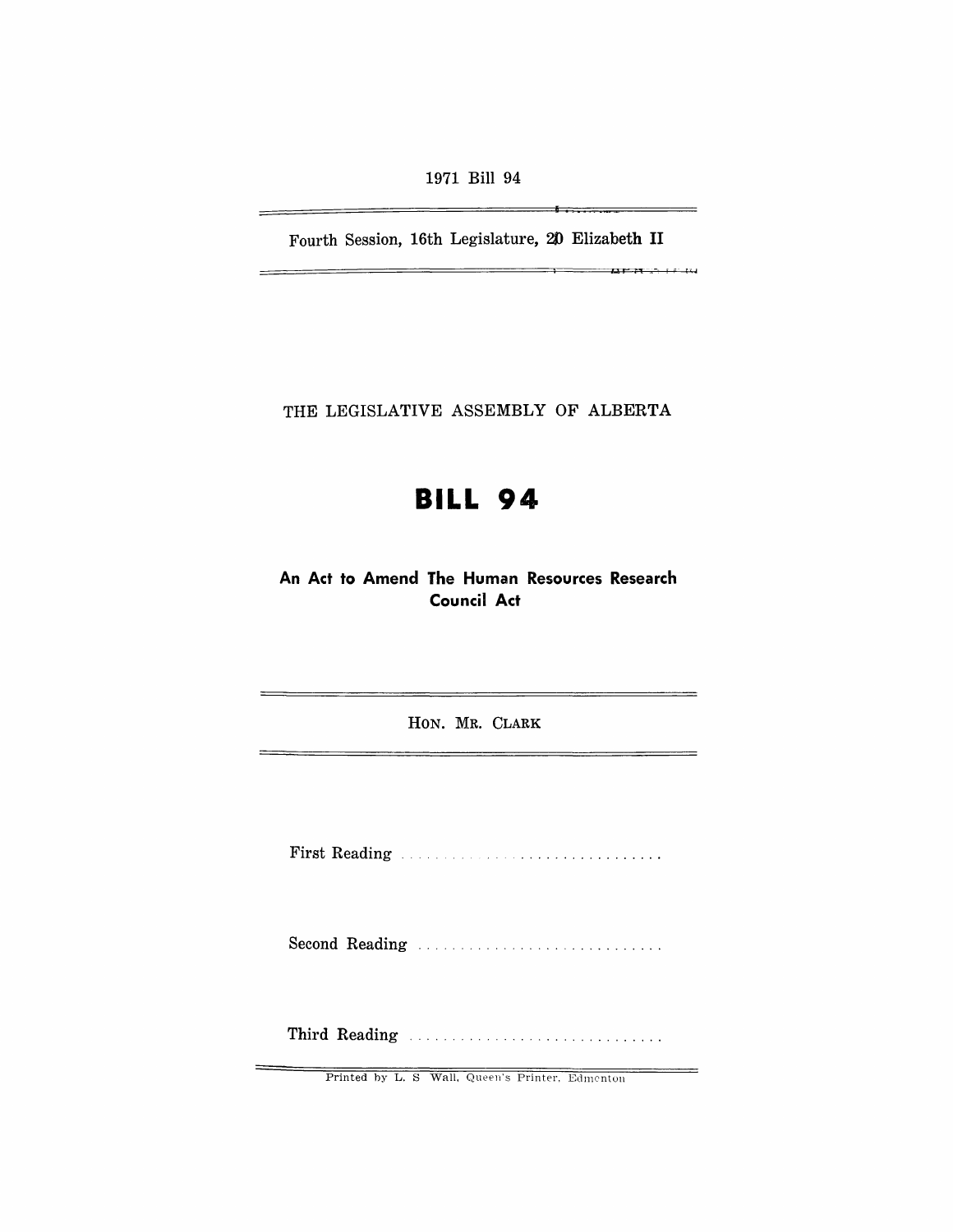## **BILL 94**

## 1971

#### **AN ACT TO AMEND THE HUMAN RESOURCES RESEARCH COUNCIL ACT**

## *(Assented to* , 1971)

**HER** MAJESTY, by and with the advice and consent of the Legislative Assembly of Alberta, enacts as follows:

1. *The Human Resources Research Council Act is hereby amended.* 

#### 2. *The following section is added after section* 6:

**6.1** (1) The Provincial Treasurer shall establish a fund to be known as the Human Resources Research Council Fund.

(2) The Provincial Treasurer shall, upon the requisition of the Council, pay into the Human Resources Research Council Fund from the moneys appropriated by the Legislature for the work of the Council, amounts sufficient to ensure payment of all research contracts entered into by the Council.

*3. This Act comes into force on the day upon which it is assented to.*